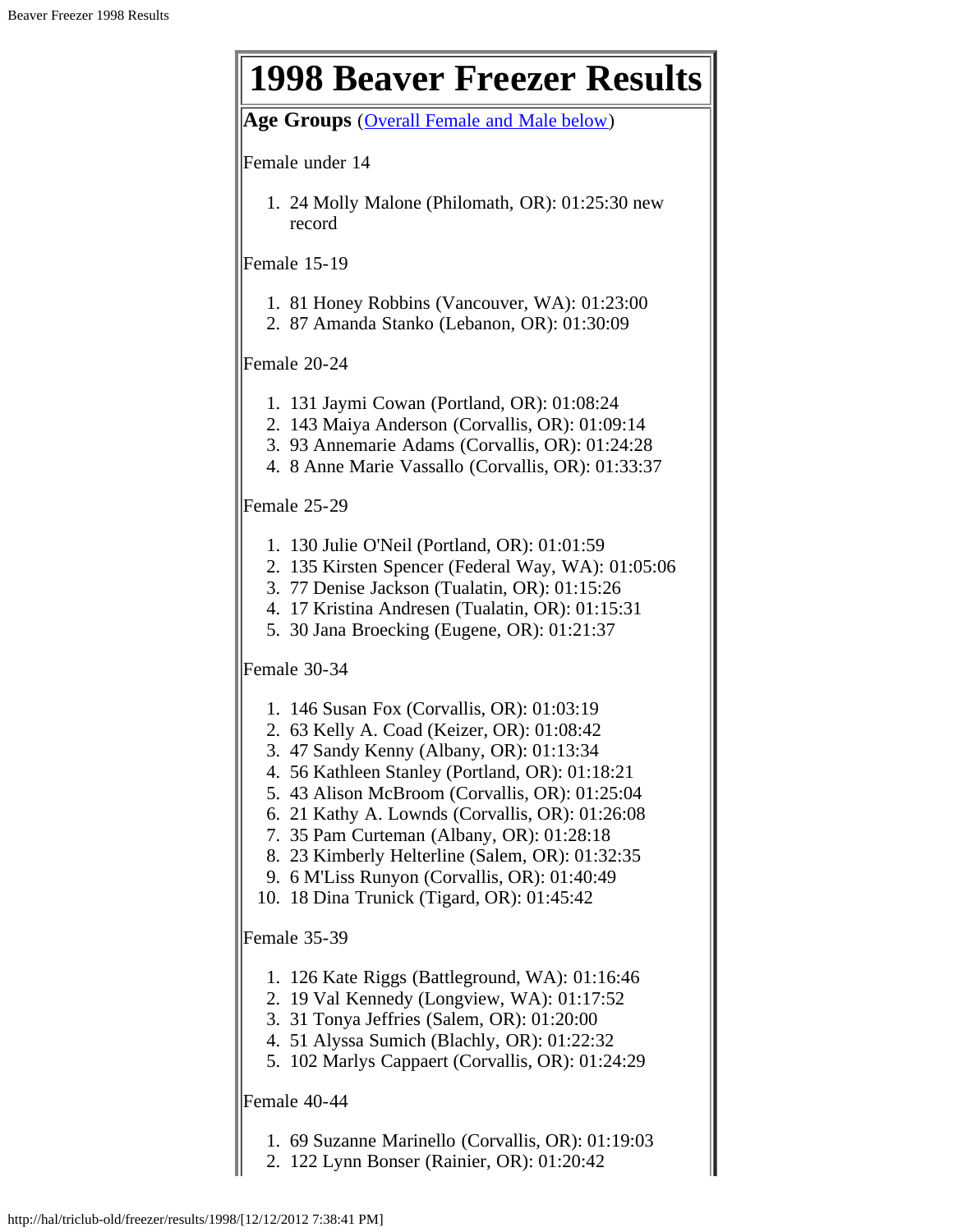3. 20 Kathy Bowman (Gresham, OR): 01:36:21 Female 45-49 1. 73 Susan D. Collins (Portland, OR): 01:25:38 2. 28 Catherine Alden (Albany, OR): 01:35:15 Female 70+ 1. 14 Raye Johnson (Bend, OR): 01:49:33 Male under 14 1. 155 Tyler Storie (Corvallis, OR): 01:07:11 new record Male 15-19 1. 145 John C. Collins II (Portland, OR): 01:01:03 2. 74 Perry Scanlon (Corvallis, OR): 01:07:31 3. 136 John Raskauskas (Corvallis, OR): 01:08:06 4. 153 Nick Alden (Albany, OR): 01:11:13 5. 154 Alex Steely (Cottage Grove, OR): 01:11:30 6. 160 Nathan Jacobson (Rainer, OR): 01:12:16 7. 36 Jeff D. Miller (Corvallis, OR): 01:15:56 8. 114 Brett C. Collins (Portland, OR): 01:24:47 Male 20-24 1. 149 Josiah Jones (Eugene, OR): 00:56:02 2. 159 Christopher Scheller (Beaverton, OR): 01:00:19 3. 152 Steven Adelman (Eugene, OR): 01:00:49 4. 85 Jared Wilson (Hillsboro, OR): 01:01:02 5. 144 Damon Hodge (Sandy, OR): 01:05:41 6. 125 Waldemar Hermina (Corvallis, OR): 01:10:39 Male 25-29 1. 156 Tim Dodson (Eugene, OR): 00:56:23 new record 2. 147 Weston Heringer (Portland, OR): 01:02:29 3. 67 Jason Mattox (Corvallis, OR): 01:02:52 4. 140 Mark McGraw (Springfield, OR): 01:06:14 5. 101 Jason Wallis (Corvallis, OR): 01:10:09 6. 33 Jeff Holloway (Brownsville, OR): 01:12:24 7. 86 Rob Kennell (Kennewick, WA): 01:13:11 8. 90 Rod Bacon (Kennewick, WA): 01:13:12 9. 42 Jason Boyd (Hillsboro, OR): 01:15:46 10. 27 Keith Janks (Hillsboro, OR): 01:16:54 11. 151 Scott Eastburn (Albany, OR): 01:20:02 12. 127 Mark Sedwick (Portland, OR): 01:21:09 13. 49 Chad D. Goffin (Keizer, OR): 01:22:10 14. 44 Chris Draheim (Corvallis, OR): 01:24:20 Male 30-34 1. 133 Hiro Hikoi (Corvallis, OR): 00:58:35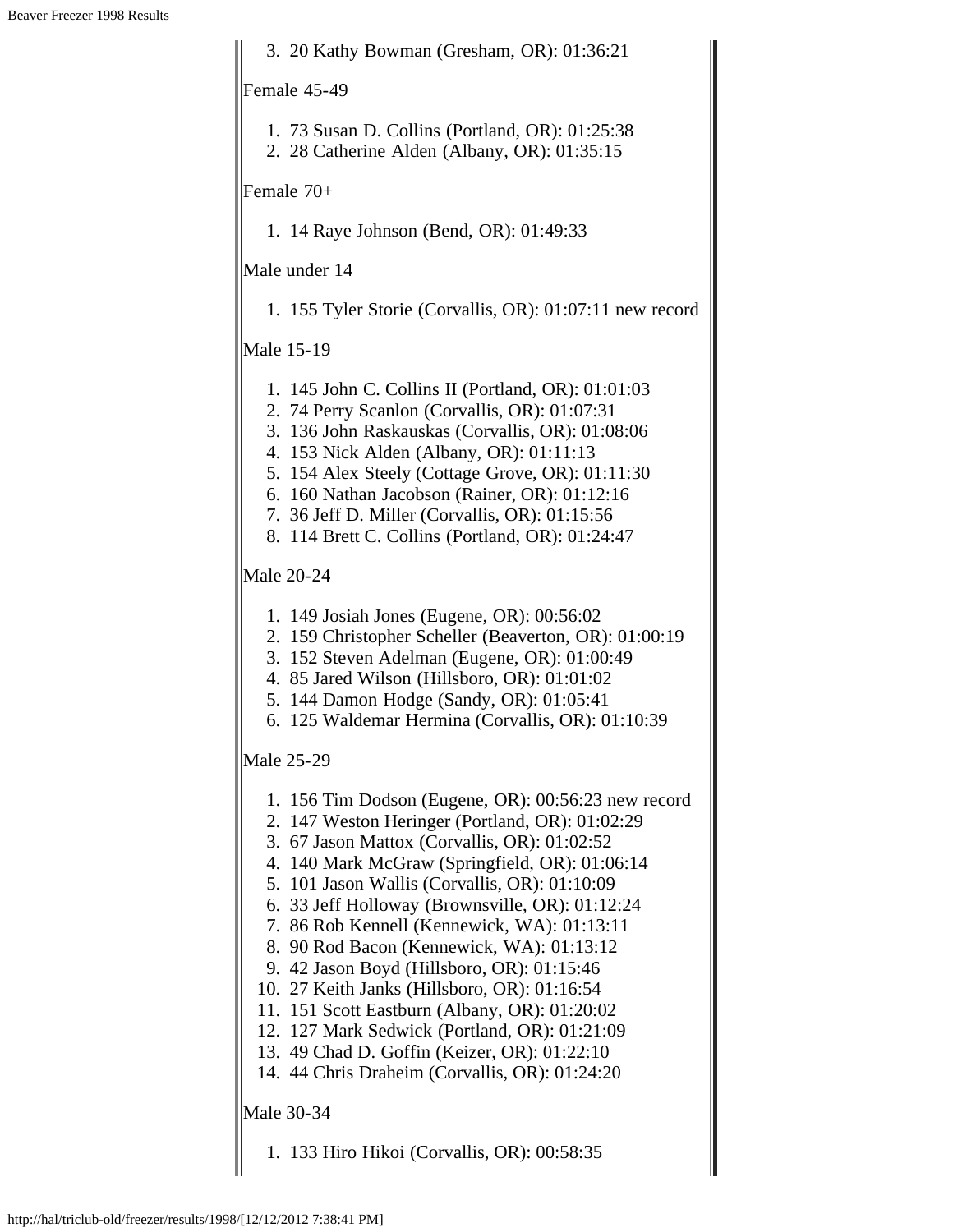- 2. 157 Jonathan Wolf (Salem, OR): 01:03:25
- 3. 58 Dayl Wood (Lincoln City, OR): 01:07:10
- 4. 78 Charles Foote (Aloha, OR): 01:12:56
- 5. 32 Tom O'Connor (Corvallis, OR): 01:19:11
- 6. 1 Steve Hadachek (Corvallis, OR): 01:26:41

#### Male 35-39

- 1. 132 Dave Hughes (Lake Oswego, OR): 01:00:24
- 2. 134 Craig Egner (Gresham, OR): 01:02:22
- 3. 34 Darrell Ross (Corvallis, OR): 01:09:37
- 4. 106 Kevin Brinkley (Gladstone, OR): 01:09:46
- 5. 121 Mark Stoller (Portland, OR): 01:10:01
- 6. 91 David Bateham (Corvallis, OR): 01:10:36
- 7. 142 Steve Fordham (Milwaukie, OR): 01:12:41
- 8. 39 Brian E. Skaar (Lincoln City, OR): 01:12:50
- 9. 61 Roger Nyquist (Albany, OR): 01:16:05
- 10. 29 David Hughes (Kennewick, WA): 01:17:49
- 11. 99 William McGee (Portland, OR): 01:19:33
- 12. 26 Jeff Bemrose (Dallas, OR): 01:20:27
- 13. 45 Curt Conover (Eugene, OR): 01:21:59

## Male 40-44

- 1. 150 Jeff Storie (Corvallis, OR): 00:57:48
- 2. 117 Richard Earle (Salem, OR): 01:01:02
- 3. 138 John Powell (Corvallis, OR): 01:05:51
- 4. 70 Robert Larsen (Longview, WA): 01:06:50
- 5. 65 David O'Kain (Corvallis, OR): 01:14:52
- 6. 71 Gary Straw (Longview, WA): 01:16:02

## Male 45-49

- 1. 141 Mike Dirksen (Cottage Grove, OR): 01:07:10
- 2. 113 John C. Collins (Portland, OR): 01:07:44
- 3. 83 Joe Leppert (Longview, WA): 01:09:47
- 4. 54 Jim Morgan (Longview, WA): 01:12:23
- 5. x89 Larry Grove (Troutdale, OR): 01:17:53

### Male 50-59

- 1. 137 Even Evensen (Philomath, OR): 01:01:46 new record
- 2. 109 Kirk Rose (Lebanon, OR): 01:09:42
- 3. 79 Fred Robbins (Vancouver, WA): 01:17:29
- 4. 55 Bill Alden (Albany, OR): 01:17:40
- 5. 95 John Spence (Salem, OR): 01:23:42
- 6. 38 Henry Stanko (Lebanon, OR): 01:24:09

### Male 60-69

1. 62 Lew Hollander (Bend, OR): 01:18:18 new record

Female Mt. Bike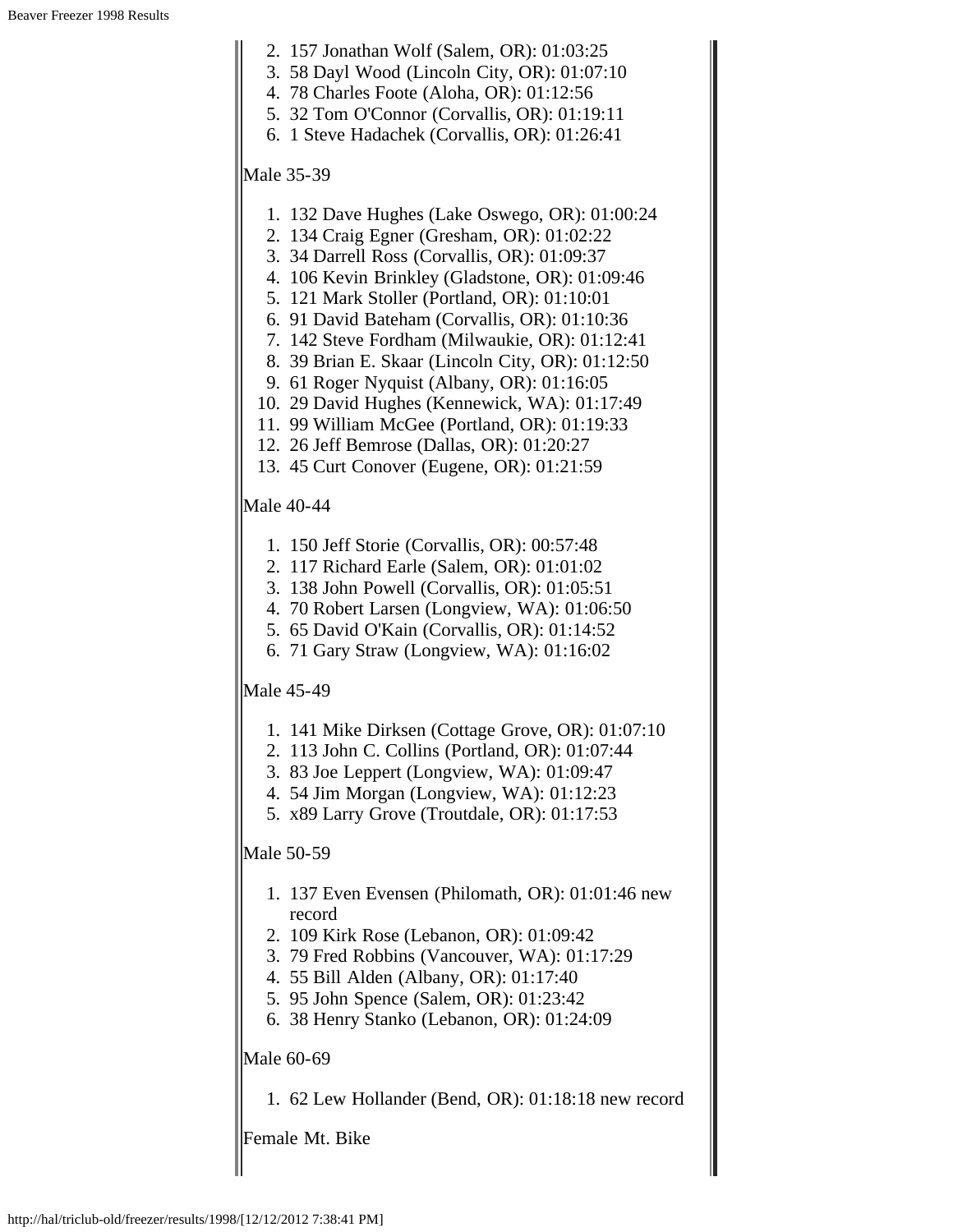|                  | 1. 158 Jessica McMilin (Corvallis, OR): 01:18:43     |  |
|------------------|------------------------------------------------------|--|
|                  | 2. 59 Erica Hoffa (Corvallis, OR): 01:19:10          |  |
|                  | 3. 110 Sharon Stults (Eugene, OR): 01:19:52          |  |
| 4.               | 111 Lyndsay Price (Eugene, OR): 01:20:30             |  |
|                  | 5. 16 Angie Kingsley (Albany, OR): 01:20:43          |  |
|                  | 6. 129 Sandra Uesugi (Corvallis, OR): 01:20:55       |  |
|                  | 7. 118 Bethany Wiskow (Corvallis, OR): 01:24:58      |  |
|                  | 8. 75 Holly Ross (Salem, OR): 01:27:15               |  |
|                  | 9. 41 Patricia Cowles (Aloha, OR): 01:29:32          |  |
|                  | 10. 76 Tricia Duryee (Eugene, OR): 01:29:38          |  |
|                  | 11. 52 Erika Gabbard (Corvallis, OR): 01:32:38       |  |
|                  | 12. 53 Peggy Holstedt (Salem, OR): 01:36:09          |  |
|                  | 13. 3 Jeannette Daletas (Eugene, OR): 01:39:31       |  |
|                  | Male Mt. Bike                                        |  |
|                  | 1. 98 Scott Powell (Monmouth, OR): 01:04:19 new      |  |
|                  | record                                               |  |
|                  | 2. 46 Vince Gonor (Corvallis, OR): 01:13:14          |  |
|                  | 3. 72 Rob Loper (Albany, OR): 01:13:23               |  |
|                  | 4. 97 Michael Hauge (Corvallis, OR): 01:15:16        |  |
|                  | 5. 50 Adam Shilling (Corvallis, OR): 01:17:44        |  |
|                  | 6. 57 Wade Hilderbrand (Corvallis, OR): 01:25:36     |  |
|                  | 7. 94 George E. Adams (West Linn, OR): 01:25:53      |  |
|                  | 8. 60 Kian Rafia (Portland, OR): 01:26:17            |  |
|                  | 9. 5 Josh Hadachek (Salem, OR): 01:26:41             |  |
|                  | 10. 15 Dave Castillo (Eugene, OR): 01:30:01          |  |
|                  | 11. 37 Don Lenhart (Springfield, OR): 01:39:20       |  |
|                  | 12. 66 Jesse Jacobson (Rainer, OR): 01:41:56         |  |
|                  | 13. 13 Steve Griffith (Corvallis, OR): 01:43:54      |  |
|                  | 14. 2 Mitch Daletas (Eugene, OR): 02:09:21           |  |
| Female Relay 90- |                                                      |  |
|                  | 1. 82 To Be Announced (Corvallis, OR): 01:18:28      |  |
|                  | 2. 25 Veggie Killers (Corvallis, OR): 01:20:35       |  |
|                  | Male Relay 90+                                       |  |
|                  | 1. 22 Black Diamond Runners (Portland, OR): 01:29:29 |  |
|                  | Coed Relay 90-                                       |  |
|                  | 1. 105 Team Flashfin (Oregon City, OR): 01:06:44     |  |
|                  | Coed Relay 90+                                       |  |
| 1.               | 103 Raskauskas (Corvallis, OR): 01:19:35             |  |
|                  |                                                      |  |

# <span id="page-3-0"></span>**Overall Female and Male**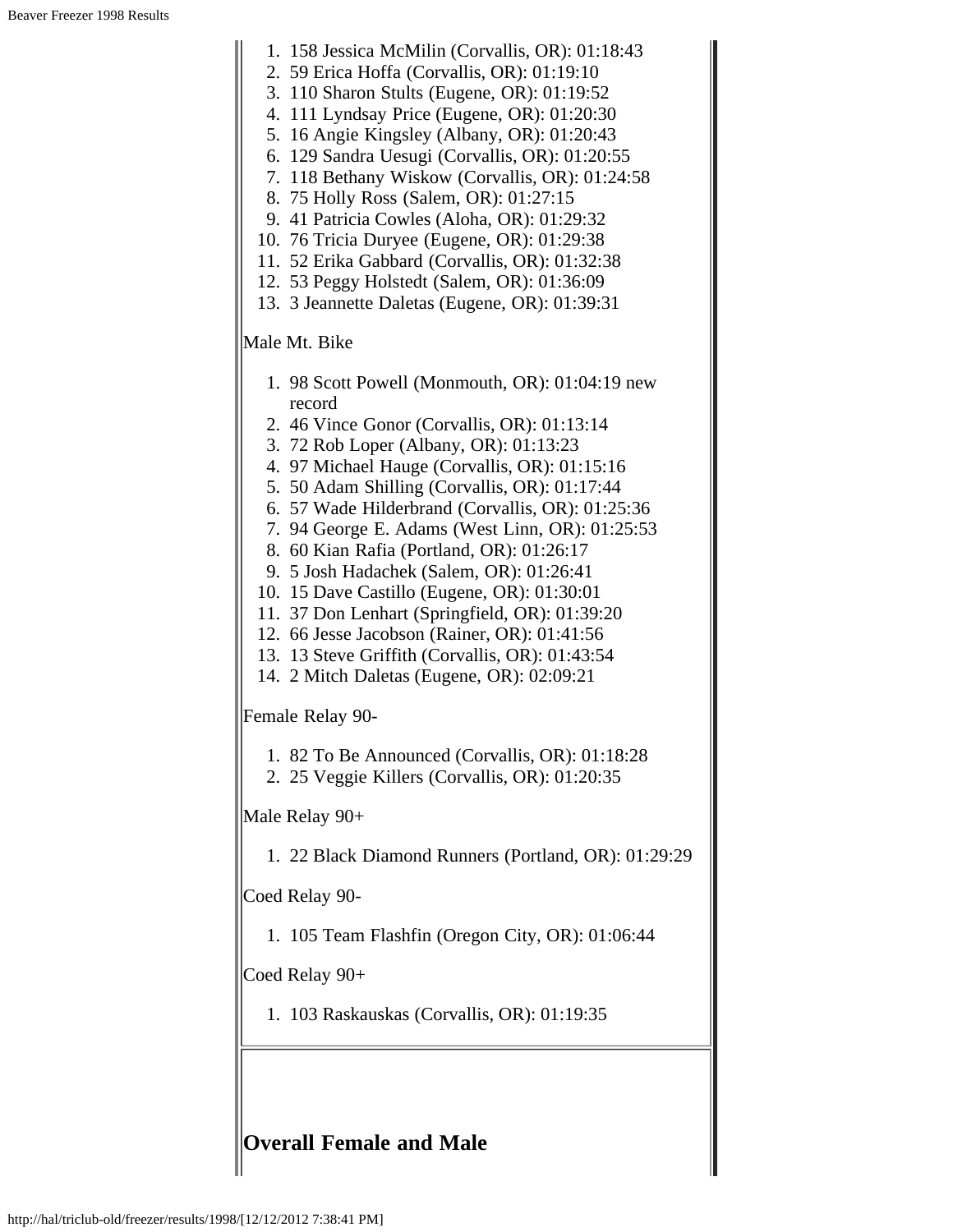#### Female

- 2. 146 Susan Fox (Corvallis, OR): 01:03:19
- 3. 135 Kirsten Spencer (Federal Way, WA): 01:05:06
- 4. 131 Jaymi Cowan (Portland, OR): 01:08:24
- 5. 63 Kelly A. Coad (Keizer, OR): 01:08:42
- 6. 143 Maiya Anderson (Corvallis, OR): 01:09:14
- 7. 47 Sandy Kenny (Albany, OR): 01:13:34
- 8. 77 Denise Jackson (Tualatin, OR): 01:15:26
- 9. 17 Kristina Andresen (Tualatin, OR): 01:15:31
- 10. 126 Kate Riggs (Battleground, WA): 01:16:46
- 11. 19 Val Kennedy (Longview, WA): 01:17:52
- 12. 56 Kathleen Stanley (Portland, OR): 01:18:21
- 13. 158 Jessica McMilin (Corvallis, OR): 01:18:43
- 14. 69 Suzanne Marinello (Corvallis, OR): 01:19:03
- 15. 59 Erica Hoffa (Corvallis, OR): 01:19:10
- 16. 110 Sharon Stults (Eugene, OR): 01:19:52
- 17. 31 Tonya Jeffries (Salem, OR): 01:20:00
- 18. 111 Lyndsay Price (Eugene, OR): 01:20:30
- 19. 122 Lynn Bonser (Rainier, OR): 01:20:42
- 20. 16 Angie Kingsley (Albany, OR): 01:20:43
- 21. 129 Sandra Uesugi (Corvallis, OR): 01:20:55
- 22. 30 Jana Broecking (Eugene, OR): 01:21:37
- 23. 51 Alyssa Sumich (Blachly, OR): 01:22:32
- 24. 81 Honey Robbins (Vancouver, WA): 01:23:00
- 25. 93 Annemarie Adams (Corvallis, OR): 01:24:28
- 26. 102 Marlys Cappaert (Corvallis, OR): 01:24:29
- 27. 118 Bethany Wiskow (Corvallis, OR): 01:24:58
- 28. 43 Alison McBroom (Corvallis, OR): 01:25:04
- 29. 24 Molly Malone (Philomath, OR): 01:25:30
- 30. 73 Susan D. Collins (Portland, OR): 01:25:38
- 31. 21 Kathy A. Lownds (Corvallis, OR): 01:26:08
- 32. 75 Holly Ross (Salem, OR): 01:27:15
- 33. 35 Pam Curteman (Albany, OR): 01:28:18
- 34. 41 Patricia Cowles (Aloha, OR): 01:29:32
- 35. 76 Tricia Duryee (Eugene, OR): 01:29:38
- 36. 87 Amanda Stanko (Lebanon, OR): 01:30:09
- 37. 23 Kimberly Helterline (Salem, OR): 01:32:35
- 38. 52 Erika Gabbard (Corvallis, OR): 01:32:38
- 39. 8 Anne Marie Vassallo (Corvallis, OR): 01:33:37
- 40. 28 Catherine Alden (Albany, OR): 01:35:15
- 41. 53 Peggy Holstedt (Salem, OR): 01:36:09
- 42. 20 Kathy Bowman (Gresham, OR): 01:36:21
- 43. 3 Jeannette Daletas (Eugene, OR): 01:39:31
- 44. 18 Dina Trunick (Tigard, OR): 01:45:42
- 45. 14 Raye Johnson (Bend, OR): 01:49:33

#### Male

- 1. 149 Josiah Jones (Eugene, OR): 00:56:02
- 2. 156 Tim Dodson (Eugene, OR): 00:56:23
- 3. 150 Jeff Storie (Corvallis, OR): 00:57:48
- 4. 133 Hiro Hikoi (Corvallis, OR): 00:58:35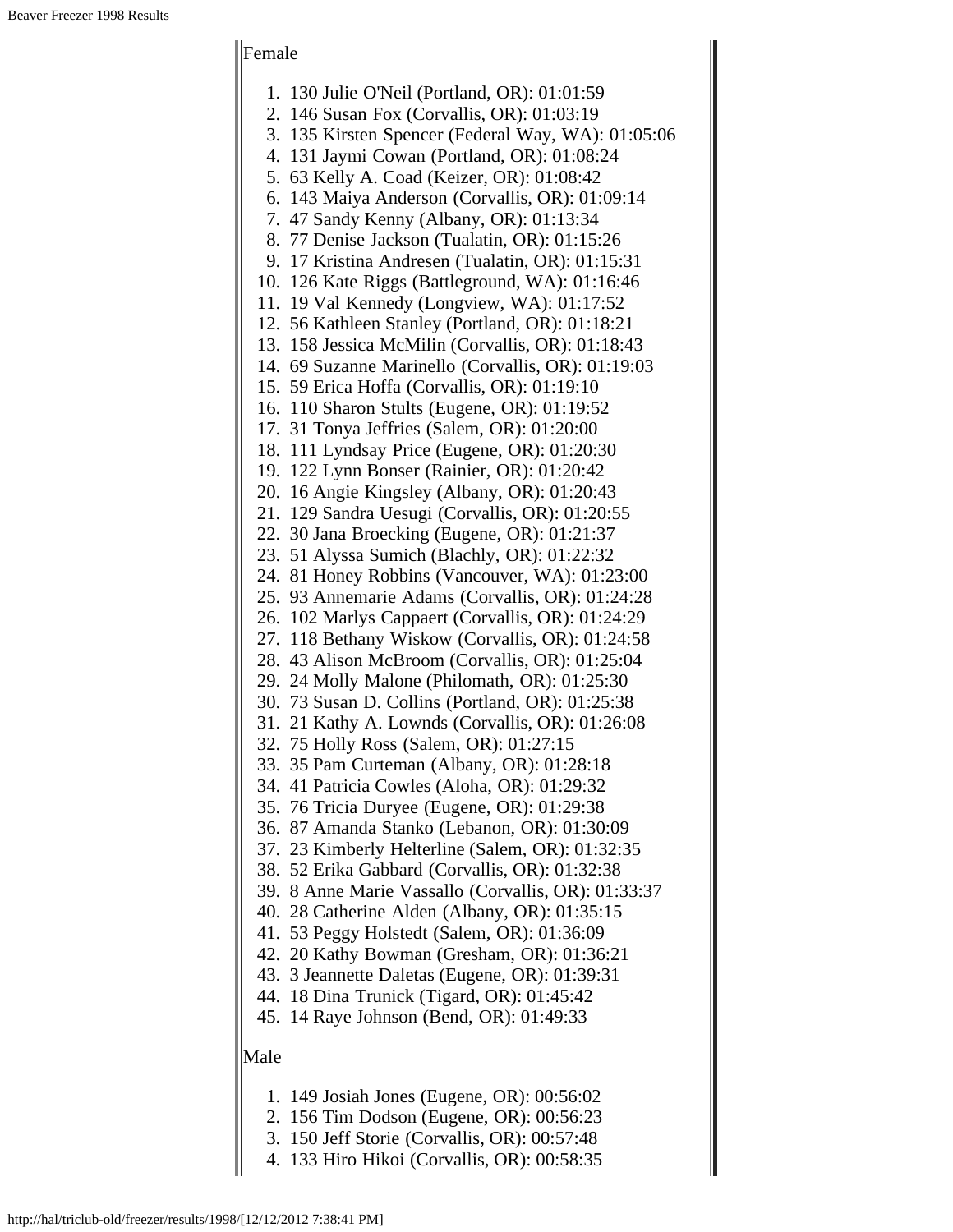5. 159 Christopher Scheller (Beaverton, OR): 01:00:19 6. 132 Dave Hughes (Lake Oswego, OR): 01:00:24 7. 152 Steven Adelman (Eugene, OR): 01:00:49 8. 85 Jared Wilson (Hillsboro, OR): 01:01:02 9. 117 Richard Earle (Salem, OR): 01:01:02 10. 145 John C. Collins II (Portland, OR): 01:01:03 11. 137 Even Evensen (Philomath, OR): 01:01:46 12. 134 Craig Egner (Gresham, OR): 01:02:22 13. 147 Weston Heringer (Portland, OR): 01:02:29 14. 67 Jason Mattox (Corvallis, OR): 01:02:52 15. 157 Jonathan Wolf (Salem, OR): 01:03:25 16. 98 Scott Powell (Monmouth, OR): 01:04:19 17. 144 Damon Hodge (Sandy, OR): 01:05:41 18. 138 John Powell (Corvallis, OR): 01:05:51 19. 140 Mark McGraw (Springfield, OR): 01:06:14 20. 70 Robert Larsen (Longview, WA): 01:06:50 21. 58 Dayl Wood (Lincoln City, OR): 01:07:10 22. 141 Mike Dirksen (Cottage Grove, OR): 01:07:10 23. 155 Tyler Storie (Corvallis, OR): 01:07:11 24. 74 Perry Scanlon (Corvallis, OR): 01:07:31 25. 113 John C. Collins (Portland, OR): 01:07:44 26. 136 John Raskauskas (Corvallis, OR): 01:08:06 27. 34 Darrell Ross (Corvallis, OR): 01:09:37 28. 109 Kirk Rose (Lebanon, OR): 01:09:42 29. 106 Kevin Brinkley (Gladstone, OR): 01:09:46 30. 83 Joe Leppert (Longview, WA): 01:09:47 31. 121 Mark Stoller (Portland, OR): 01:10:01 32. 101 Jason Wallis (Corvallis, OR): 01:10:09 33. 91 David Bateham (Corvallis, OR): 01:10:36 34. 125 Waldemar Hermina (Corvallis, OR): 01:10:39 35. 153 Nick Alden (Albany, OR): 01:11:13 36. 154 Alex Steely (Cottage Grove, OR): 01:11:30 37. 160 Nathan Jacobson (Rainer, OR): 01:12:16 38. 54 Jim Morgan (Longview, WA): 01:12:23 39. 33 Jeff Holloway (Brownsville, OR): 01:12:24 40. 142 Steve Fordham (Milwaukie, OR): 01:12:41 41. 39 Brian E. Skaar (Lincoln City, OR): 01:12:50 42. 78 Charles Foote (Aloha, OR): 01:12:56 43. 86 Rob Kennell (Kennewick, WA): 01:13:11 44. 90 Rod Bacon (Kennewick, WA): 01:13:12 45. 46 Vince Gonor (Corvallis, OR): 01:13:14 46. 72 Rob Loper (Albany, OR): 01:13:23 47. 65 David O'Kain (Corvallis, OR): 01:14:52 48. 97 Michael Hauge (Corvallis, OR): 01:15:16 49. 42 Jason Boyd (Hillsboro, OR): 01:15:46 50. 36 Jeff D. Miller (Corvallis, OR): 01:15:56 51. 71 Gary Straw (Longview, WA): 01:16:02 52. 61 Roger Nyquist (Albany, OR): 01:16:05 53. 27 Keith Janks (Hillsboro, OR): 01:16:54 54. 79 Fred Robbins (Vancouver, WA): 01:17:29 55. 55 Bill Alden (Albany, OR): 01:17:40 56. 50 Adam Shilling (Corvallis, OR): 01:17:44 57. 29 David Hughes (Kennewick, WA): 01:17:49 58. 89 Larry Grove (Troutdale, OR): 01:17:53